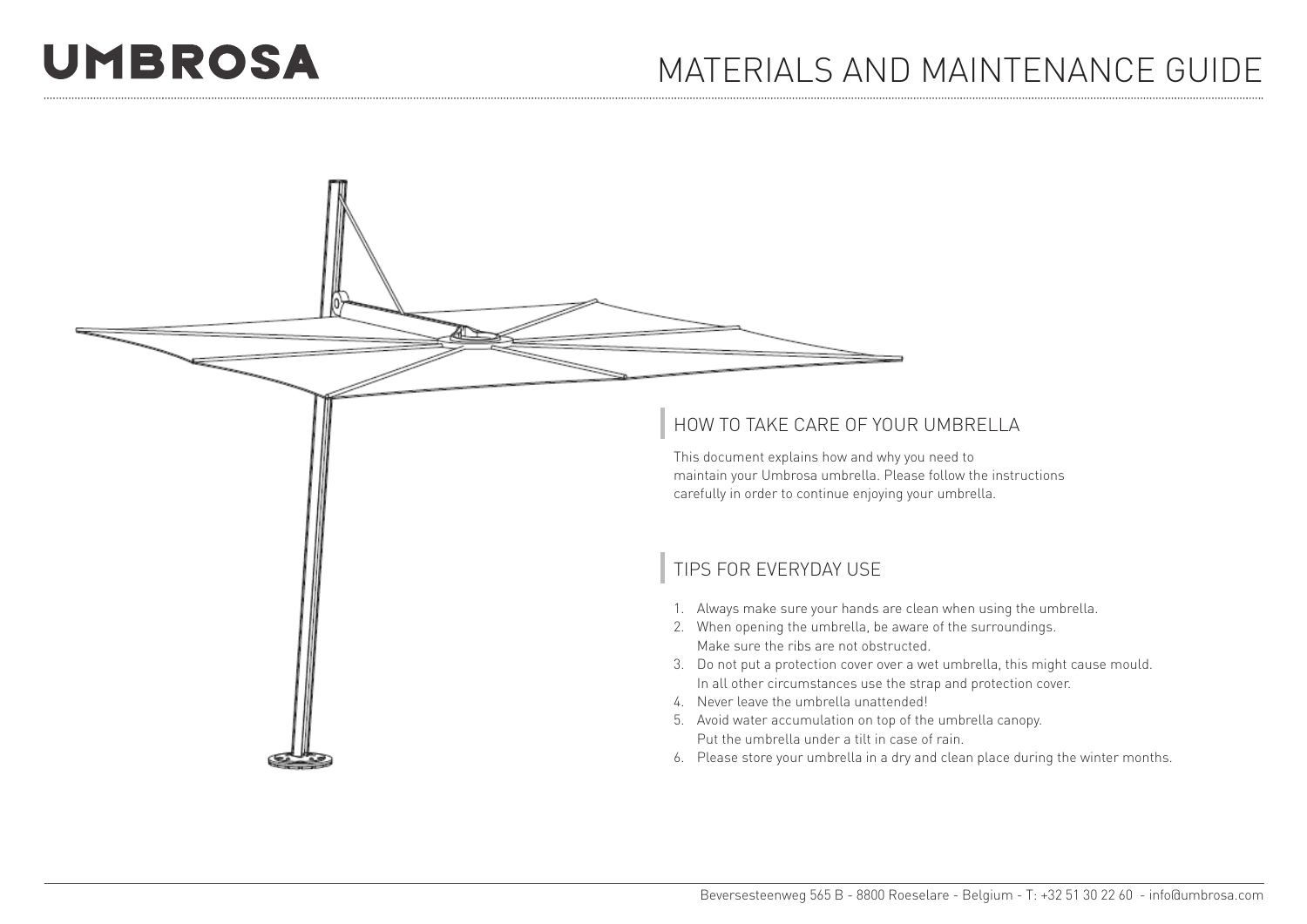|                                       | G                                                                                                                                                                                                                                                                                                                                                                                                  | ⊕                                      | ල                                                                                                                                                                                                                                                                                                                    |
|---------------------------------------|----------------------------------------------------------------------------------------------------------------------------------------------------------------------------------------------------------------------------------------------------------------------------------------------------------------------------------------------------------------------------------------------------|----------------------------------------|----------------------------------------------------------------------------------------------------------------------------------------------------------------------------------------------------------------------------------------------------------------------------------------------------------------------|
| Glass fibre rods                      |                                                                                                                                                                                                                                                                                                                                                                                                    | Winter stock check and<br>spring check | Only clean when dirty. Wear gloves when cleaning. Use a wet soft sponge and<br>mild soap to remove stains. Never use an abrasive sponge or cleaner because<br>this will loosen the fibers.                                                                                                                           |
| <b>Bolts</b>                          |                                                                                                                                                                                                                                                                                                                                                                                                    | Winter stock check and<br>spring check | Check all visible bolts. For example bolts:<br>- holding the glass fiber ribs<br>- of the spigot on the rotation base<br>- holding the pole on the spigot (back of the pole)<br>Never overtorque the bolts, just turn until you feel some resistance.<br>Do not adjust the bolt and nut holding the rotation plates! |
| Solidum/Sunbrella                     | We make use of the highest<br>quality fabrics. Extensive research,<br>testing and years of experience have<br>proven that solution-died acrylic<br>fabrics are the best for Umbrosa<br>products. Apart from the existing<br>Sunbrella range,<br>Umbrosa, in cooperation with Dick-<br>son, has developed its own fabric<br>with excellent warranty conditions.<br>This fabric is called 'Solidum'. | Spilled liquids<br>immediately         | It is best to clean spilled liquids immediately by using a sheet of absorbent<br>kitchen paper. The water-resistant coating on the Sunbrella and Solidum fabric<br>prevents droplets from penetrating into the fabric.                                                                                               |
|                                       |                                                                                                                                                                                                                                                                                                                                                                                                    | Bird poop immediately                  | Brush off loose dirt. Then use a cleaning solution of water and mild soap and<br>clean with a soft bristle brush. Allow the cleaning solution to soak into the<br>fabric. Rinse thoroughly until all soap residue is removed. Air dry.                                                                               |
|                                       |                                                                                                                                                                                                                                                                                                                                                                                                    | 3 months                               | Rinse of all dirt with tap water and wipe dry with a soft cloth.                                                                                                                                                                                                                                                     |
| Stainless steel 316<br>Brush polished | Also named AISI 316, A4 steel or<br>marine grade steel. This is the<br>highest quality of corrosion resist-<br>ant steel available on the com-<br>mercial market and is resistant to<br>chlorides (swimming pools and tap<br>water), acid rain and salt. However,<br>periodic maintenance is required to<br>avoid superficial corrosion.                                                           | 1-3 months<br>(seaside - in land)      | Clean with a stainless steel cleaner.<br>Follow the instructions of your stainless steel cleaner.                                                                                                                                                                                                                    |